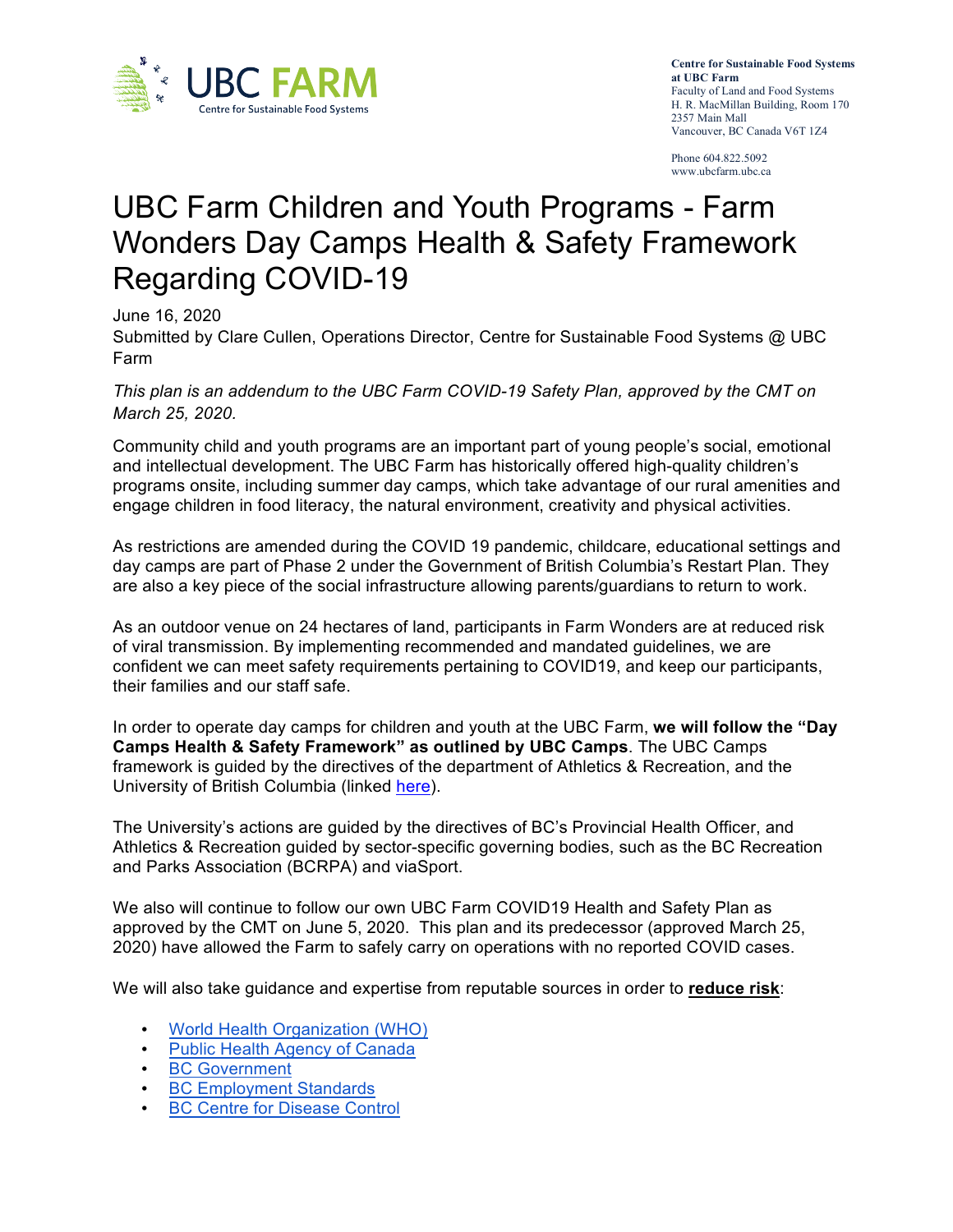

- HealthLink BC
- WorksafeBC Protocol: Child care and day camps
- Vancouver Coastal Health
- University of British Columbia
- UBC Human Resources
- American Camping Association
- BC Recreation and Parks Association (BCRPA)
- viaSport

# **Operational Model**

## **Our program - Farm Wonders summer camps**

At the UBC Farm summer camps, participants grow, learn and create in our Children's Learning Garden; observe beehives, chickens and in-season crops on "field trips" around the farm; run and explore in the meadows and forested areas; makes new friendships; and get to know the biodiversity that makes up the whole UBC Farm site.

The theme of each of our one-week camps is explored through a variety of outdoor recreational activities, crafts and hands-on experiences. All camps include forest adventures, planting, ecocrafts and a chance to harvest and eat fresh garden produce. We would continue with this model, ensuring that all activities take place outdoors following physical distancing. We will adapt our curriculum to exclude indoor kitchen activities.

As per our current UBC Farm COVID 19 Health and Safety plan, only staff are permitted into the farm buildings, including the Farm Centre which houses 2 washrooms and a kitchen. These will be off-limits to camp participants and their families. In case of inclement weather, we have a Children's Greenhouse space and a large marquee in which individuals can physically distance while still participating in activities.

We offer one-week camps called Farm Wonders throughout the summer. Normally there would be 10 weeks of camp: this year we are proposing 8 weeks starting on July 13th to allow sufficient preparation and staff training time.

Camps run from 9am-4pm with a single cohort of students per week. Camps will run either 4 or 5 days a week depending on staff availability.

## **Registration**

We will offer priority registration to UBC faculty and staff. Parents/ caregivers register and pay for camps online which includes all necessary paperwork: no need for hard-copies of documentation or in-person financial transactions.

Our program coordinator serves as a liaison with parents/ caregivers and will be available to address any concerns or questions parents have.

# **Camper Safety Protocols & Physical Distancing**

At drop off and pick-up we will implement strict procedures including staggered arrival times at the main Farm gate to limit the number of people on site. During sign in and out, parents will need to come within 6 feet to the staff member to sign their camper in and out.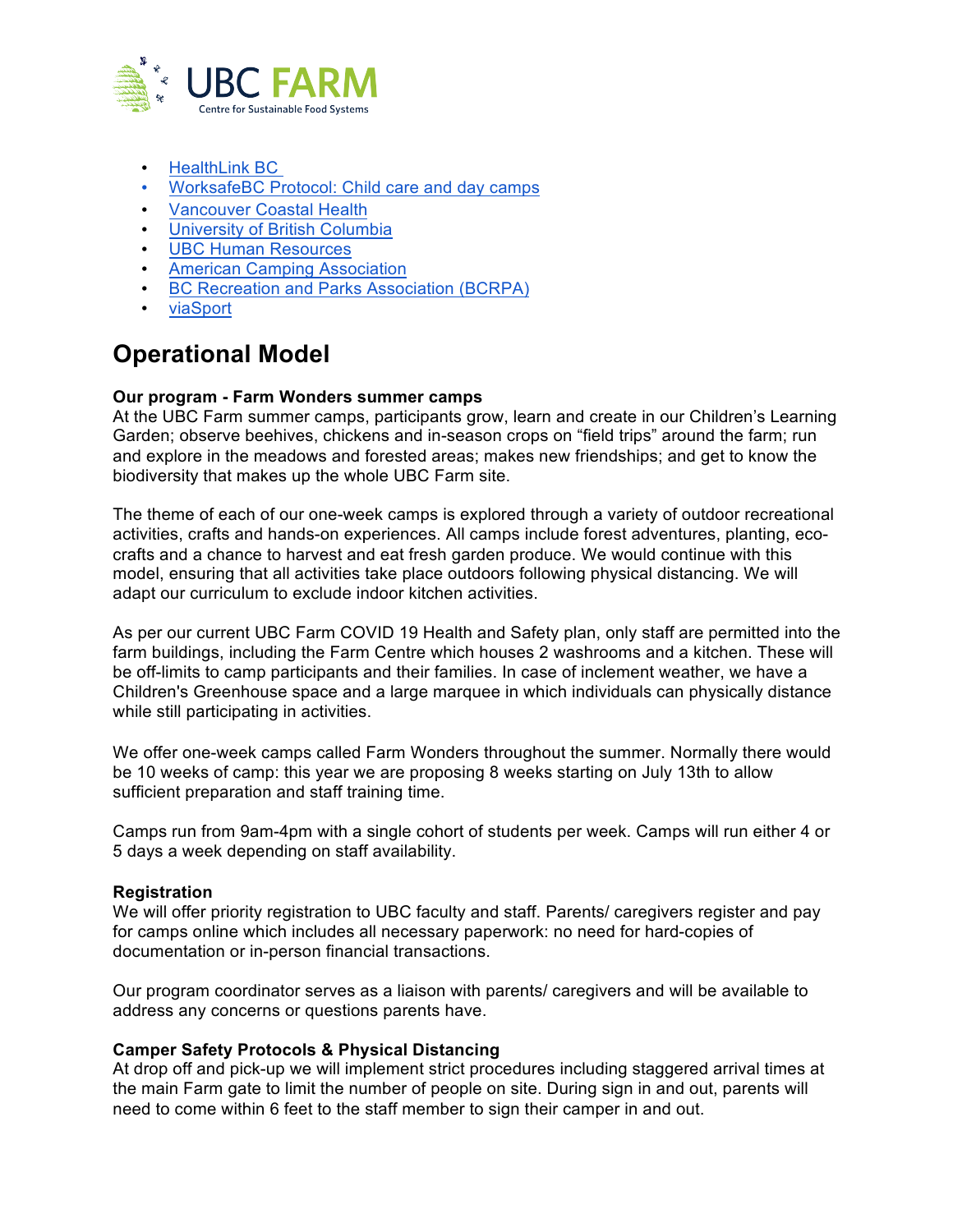

Campers will not be required to wear masks, whether medical or non-medical

Social distancing is not always possible/realistic when working with children and youth, especially when responding to behavioural incidents. As such, staff are not required to wear any level of PPE when responding to behavioural concerns. This procedure is aligned with BC CDC COVID-19 Guidance for K-12 Schools.

Day-to-day rules include social distancing expectations for campers and staff (administrative controls). Wherever possible, staff should limit their proximity to campers. An instructor may enter a camper's "bubble", in the case of a health emergency or responding to a behaviour concern, but this level of interaction should be limited. All staff will be educated on the limitations of various PPE materials, as per UBC's guidelines.

If a staff or camper is displaying any cold or flu-like symptoms while at camp, they will be removed from all camp activities and sent home to isolate. Farm Wonders will designate a safe space where unwell staff and/or campers can temporarily self-isolate until they are able to leave the premises to isolate. Campers who exhibit symptoms will be moved to the safe, designated space (ideally supervised by the same staff member who removed the camper from the classroom) and will maintain social distancing while waiting for a parent/guardian to collect the child.

Additional staff will be hired this year to ensure the child-adult ratio is 5:1 or better at all times. Children will be well-supervised during hand-washing and reminded about physical distancing. As always, staff will be required to be First Aid certified and pass a criminal record check.

Specific treatment protocols for First Aid incidents will be handled as follows:

- Low risk first aid incidents
	- Staff should ask the following to provide a baseline assessment of COVID possibilities
		- "Does the patient or anyone in their household have any of the following symptoms; cough, fever, sore throat, difficulty breathing?"
	- If no, staff can proceed to help patience with appropriate PPE
	- $\circ$  If yes, staff must use extreme caution in proceeding, if at all, and may only do so with proper PPE
	- Appropriate PPE:
		- If instructor and victim are in same day-camp "cohort", disposable nitrile/latex gloves must be worn, disposable non-medical mask optional, face shield not required
		- if instructor and victim are NOT in same day-camp "cohort", disposable nitrile/latex gloves and face shield are required; the use of a non-medical mask is optional
- High risk (life-threatening) first aid incidents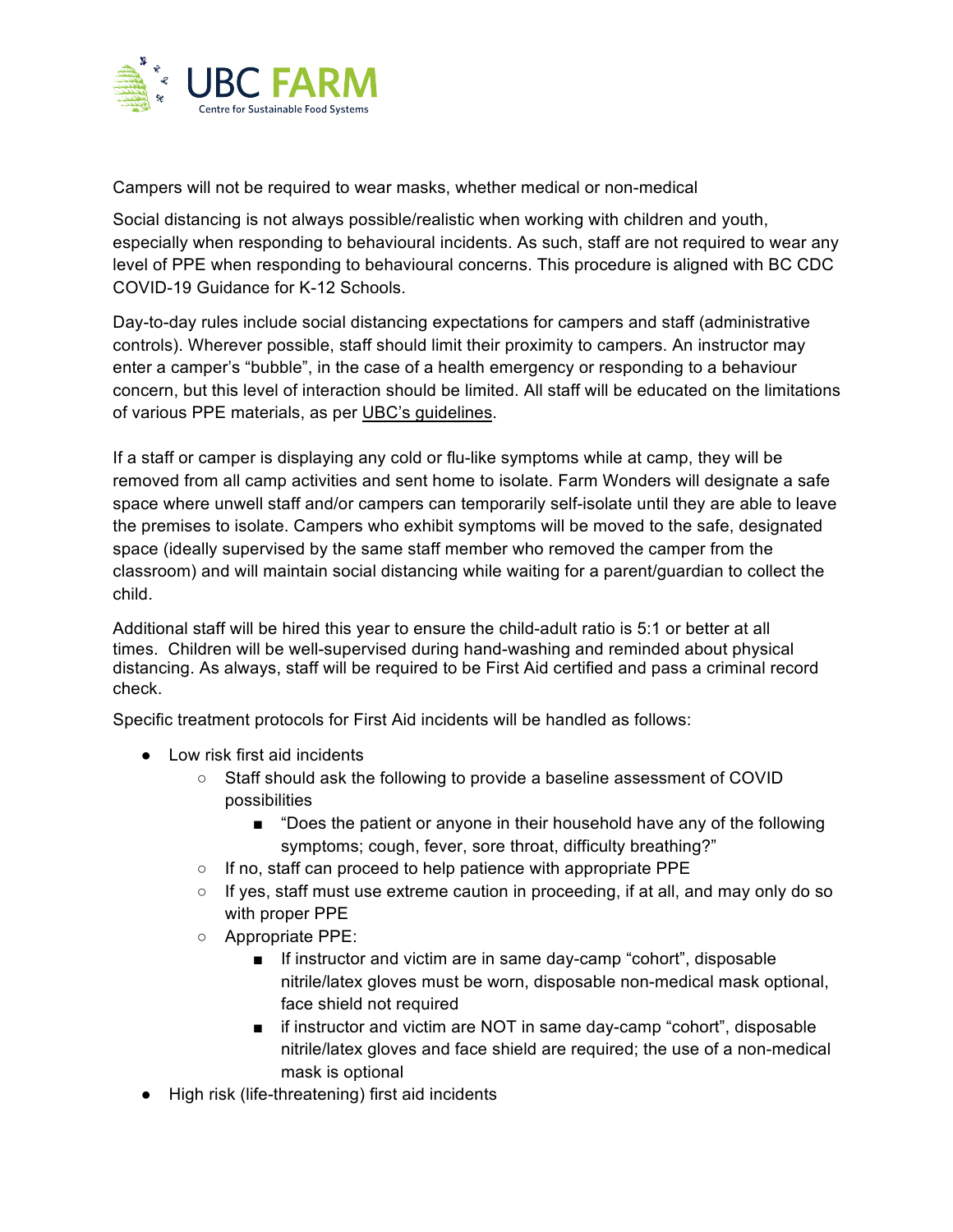

- staff should take every reasonable attempt to protect themselves with appropriate PPE prior to engaging in care
- If delay of care will compromise patient care, staff are to respond taking all precautions possible
- CPR/compressions (HIGH RISK)
	- in cases of (adult) cardiac arrest, attendants may perform compression-only CPR with AED use when needed. AEDs are located in building common areas.
	- attendants may use a face shield of other covering over victim's mouth/nose to decrease contamination
- Assisted Ventilation/Breathing management (HIGH RISK)
	- preferred that rescuers provide breathing management followed by
		- o bag valve mask with HEPA filter, continuous seal (requires 2 people)
		- o non rebreathing pocket mask with HEPA filter, continues seal (requires 2 people)
		- $\circ$  non-rebreather face mask with supplemental oxygen pocket mask with viral filter

## **Cleaning/ Sanitizing**

Hand hygiene for staff and students will be followed according to the table provided by BC Government COVID-19 Guidance for K-12 Schools. Handwashing will be the central focus of the personal hygiene we will be requiring of anyone (staff and student) who attends Farm Wonders in-person, as this has been identified as one of the best methods to limiting the spread of COVID-19. During camp days, we will institute breaks for campers to wash their hands properly, in addition to hand-washing times before and after any break or time involving food

We have an existing outdoor hand washing sink which is plumbed in to the Farm Centre and close to the Children's Garden and Greenhouse for ease of use. We are considering installing a second sink in this area. Throughout the Farm we have also installed outdoor hand washing stations with running water, soap and paper towels to meet COVID 19 requirements. All hand washing stations are cleaned throughout the day.

We will teach and expect that staff and students practice respiratory hygiene (including covering coughs, avoiding touching the face, and not sharing any food, drinks or personal items).

Regular surface-sanitizing processes will be followed by staff, accommodated with the increased staffing. High touch surfaces will be reduce wherever possible.

Annually we rent a portable toilet specifically for the Children's Garden space. In order to accommodate compliance with the UBC Farm COVID 19 Health and Safety plan we will rent at least one additional portable toilet for exclusive use of the children's programs.

Portable toilets will be maintained by the vendor on a regular weekly schedule. In addition, we will institute a cleaning schedule throughout each day for high-touch areas (door handles, paper towel dispenser, etc) on the portable toilets. This cleaning will be undertaken by our staff.